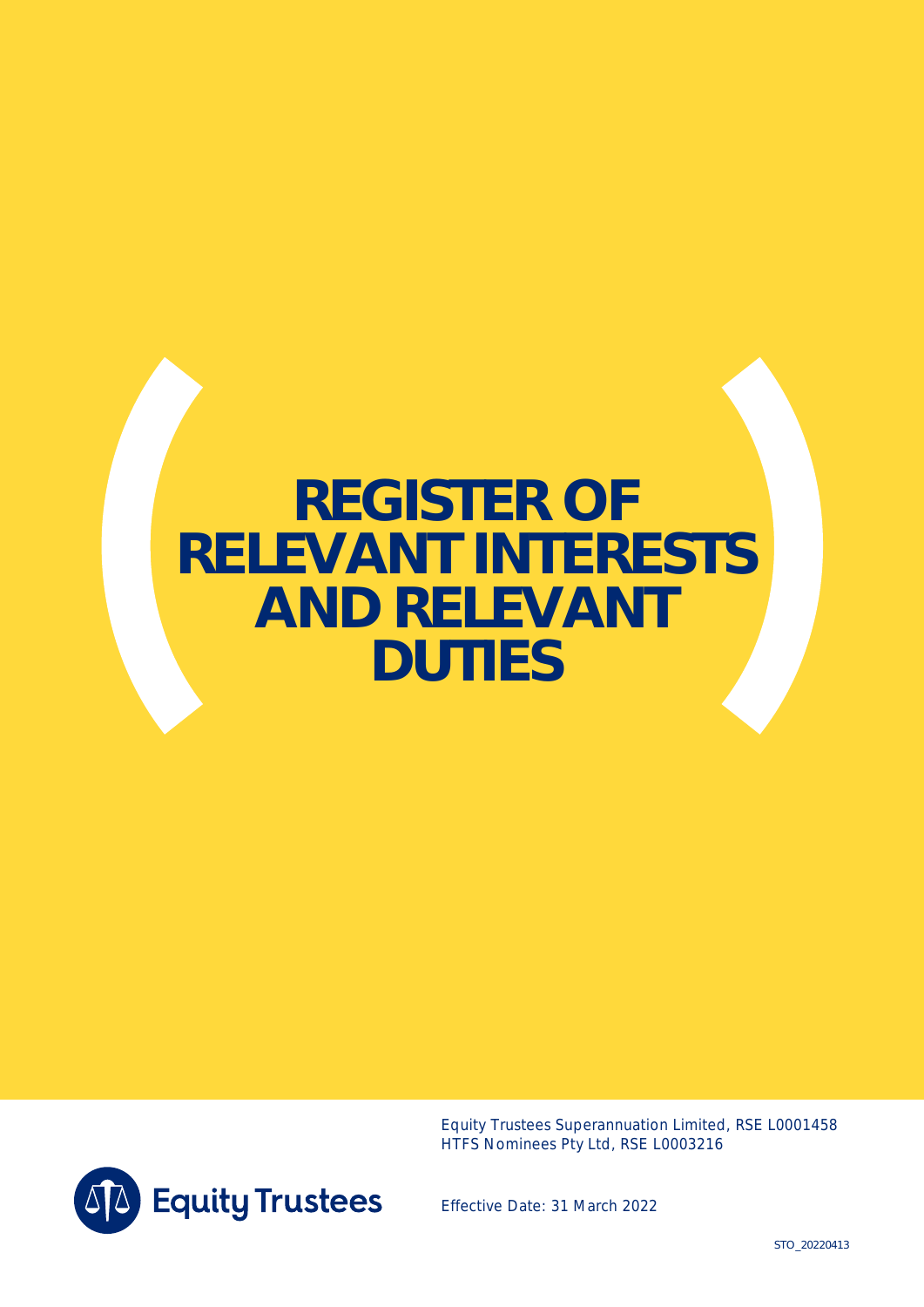

# **CONTENTS**

|    | Background                                                                                  | 3  |
|----|---------------------------------------------------------------------------------------------|----|
|    | Register of Superannuation Funds and Service Providers                                      | 4  |
| 2. | <b>Register of Actuaries</b>                                                                | 12 |
| 3. | Register of Relevant Duties and Relevant Interests – Responsible Persons                    | 13 |
| 4. | Responsible Person's Directorships undertaken as a result of Estate or Trust Administration | 18 |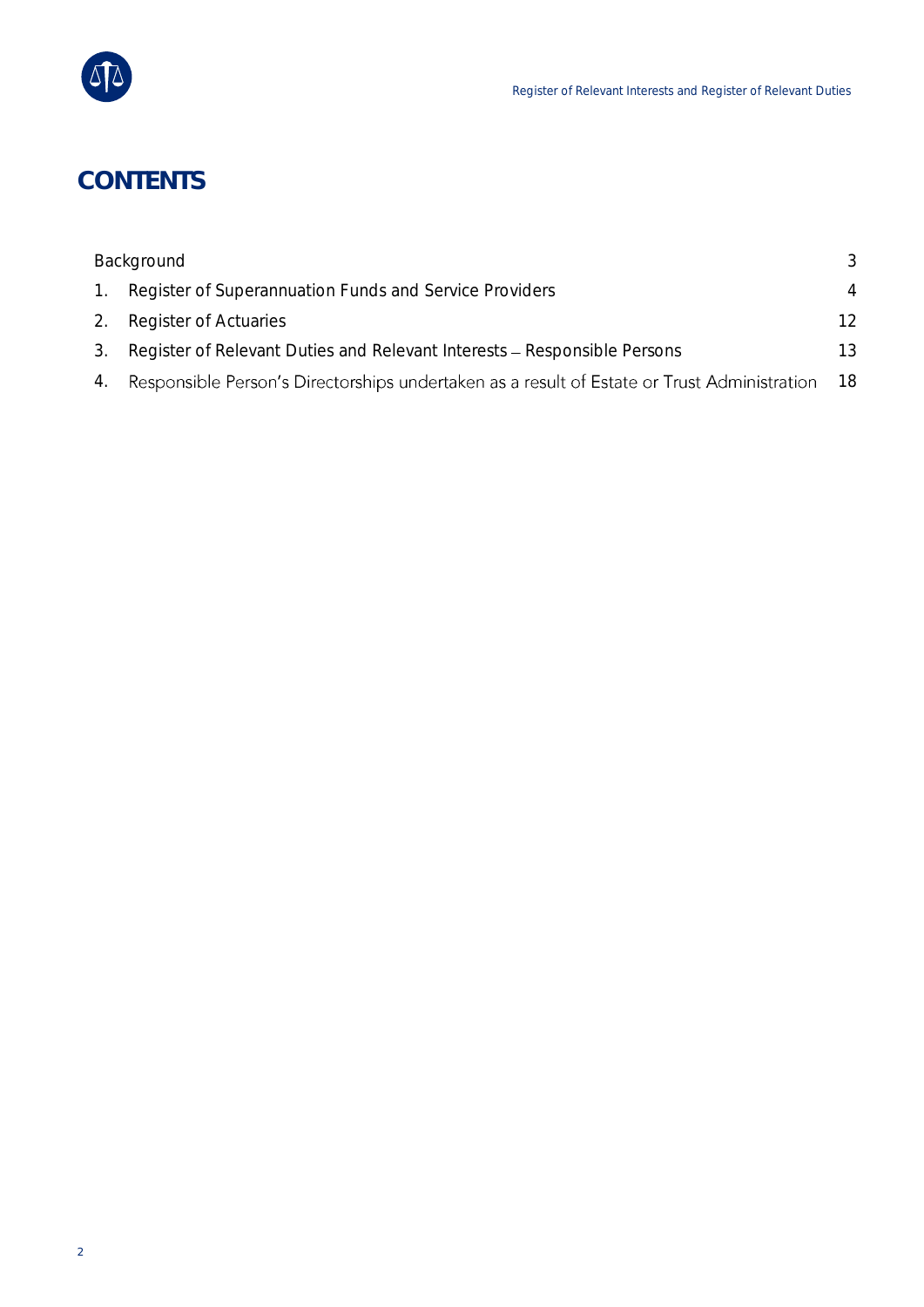

## **STATEMENT OF POLICY**

#### <span id="page-2-0"></span>**BACKGROUND**

EQT Holdings Limited (EQT) (ABN 22 607 797 615), Equity Trustees Limited (ETL) (ABN 46 100 031 298), Equity Trustees Superannuation Limited (ETSL) (ABN 50 055 641 757), HTFS Nominees Pty Ltd (HTFS) (ABN 78 000 880 553) and Equity Trustees Wealth Services Limited (ETWSL) (ABN 33 006 132 332) (together EQT Group) is subject to extensive compliance and regulatory obligations arising from its operations as a financial services provider, a licensed Trustee Company, Australian Financial Services Licensee (AFSL), Responsible Entity (RE), an Australian Securities Exchange (ASX) listed company, and a Registrable Superannuation Entity (RSE) licensee.

The following registers are a list of relevant duties and interests that have been identified as at the date the registers were last reviewed. The registers may change from time to time depending on further reviews, any further guidance issued by the Australian Prudential Regulatory Authority (APRA), case law or by legislation.

The registers cover ETSL and HTFS (as RSE Trustees) and are to be considered in conjunction with the EQT Group Conflicts Management Framework. This document does not contain the conflicts of interest register, which is located separately.

The registers of relevant duties and interests consist of a number of sections listed below:

- 1. List of Superannuation Funds and Service Providers this register identifies where service providers have been appointed for superannuation funds where ETSL and HTFS act as RSE Licensee.
- 2. Register of Actuaries this register provides a list of actuaries appointed in respect of ETSL's Defined Benefit funds.
- 3. Register of Relevant Duties and Relevant Interests Responsible Persons, including interests in associated and/ or related EQT Group entities.
- 4. Responsible Person's Directorships undertaken as a result of Estate or Trust Administration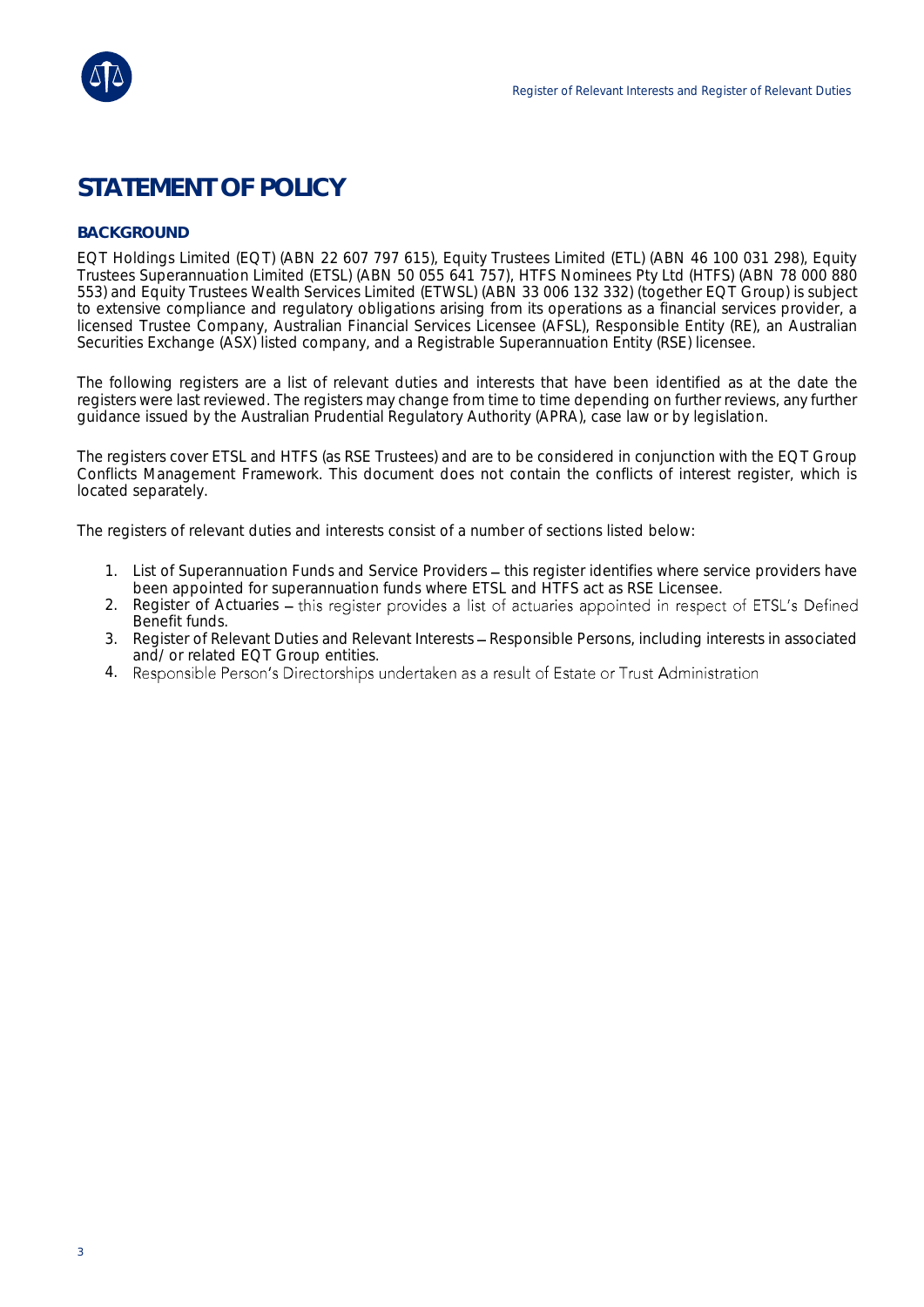

#### **1. REGISTER OF SUPERANNUATION FUNDS AND SERVICE PROVIDERS**

*SPS 521- Conflicts of Interest*, the Trustee has developed a Conflicts Management Framework. The following interests are managed in line with this framework, a copy of which can be found at <u>https://www.eqt.com.au/superannuation/board-and-governance</u>.

External service providers noted below are independent of ETSL and HTFS and are not engaged in the internal operations of the EQT Group.

<span id="page-3-0"></span>

| <b>FUND NAME</b>                     | <b>REGISTRATION</b><br><b>NUMBER</b> | <b>TRUSTEE</b> | <b>PROMOTER</b>                                               | <b>CUSTODIAN</b>                                            | ADMINISTRATOR                                              | <b>INVESTMENT</b><br><b>MANAGER OR</b><br><b>ASSET</b><br>CONSULTANT           | <b>INSURER</b>                         | <b>AUDITOR</b>                                           |
|--------------------------------------|--------------------------------------|----------------|---------------------------------------------------------------|-------------------------------------------------------------|------------------------------------------------------------|--------------------------------------------------------------------------------|----------------------------------------|----------------------------------------------------------|
|                                      |                                      |                |                                                               | PUBLIC OFFER FUNDS                                          |                                                            |                                                                                |                                        |                                                          |
| <b>AMG Super</b>                     | R1001006                             | <b>ETSL</b>    | Acclaim<br>Management<br><b>Group Limited</b>                 | ETL <sup>1</sup><br>(Freedom of<br>Choice division<br>only) | Acclaim<br>Management Group<br>Limited                     | <b>TAG Asset</b><br><b>Consulting Group</b><br>Pty Ltd-Atchison<br>Consultants | Hannover Life Re<br>of Australasia Ltd | Deloitte Touche<br>Tohmatsu<br>(Fund and Risk<br>Audit)  |
|                                      |                                      |                |                                                               |                                                             |                                                            |                                                                                | AIA Australia<br>Limited               |                                                          |
|                                      |                                      |                |                                                               |                                                             |                                                            |                                                                                | <b>TAL Life Limited</b>                |                                                          |
|                                      |                                      |                |                                                               |                                                             |                                                            |                                                                                | Zurich Australia<br>Limited            |                                                          |
| <b>AMP Eligible</b><br>Rollover Fund | R1001655                             | <b>ETSL</b>    | <b>Resolution Life</b><br>Australasia<br>Limited <sup>2</sup> | Not applicable                                              | <b>Resolution Life</b><br>Australasia Limited <sup>2</sup> | <b>Resolution Life</b><br>Australasia<br>Limited <sup>2</sup>                  | Not applicable                         | Deloitte Touche<br>Tohmatsu<br>(Fund and Risk)<br>Audit) |
|                                      |                                      |                |                                                               |                                                             | Tata Consultancy<br>Services Limited                       |                                                                                |                                        |                                                          |

<sup>&</sup>lt;sup>1</sup> Related parties. Appointment made on an arm's length basis. Refer Register of relevant interests.

<sup>2</sup> Change of name from *AMP Life Limited* effective 18 November 2021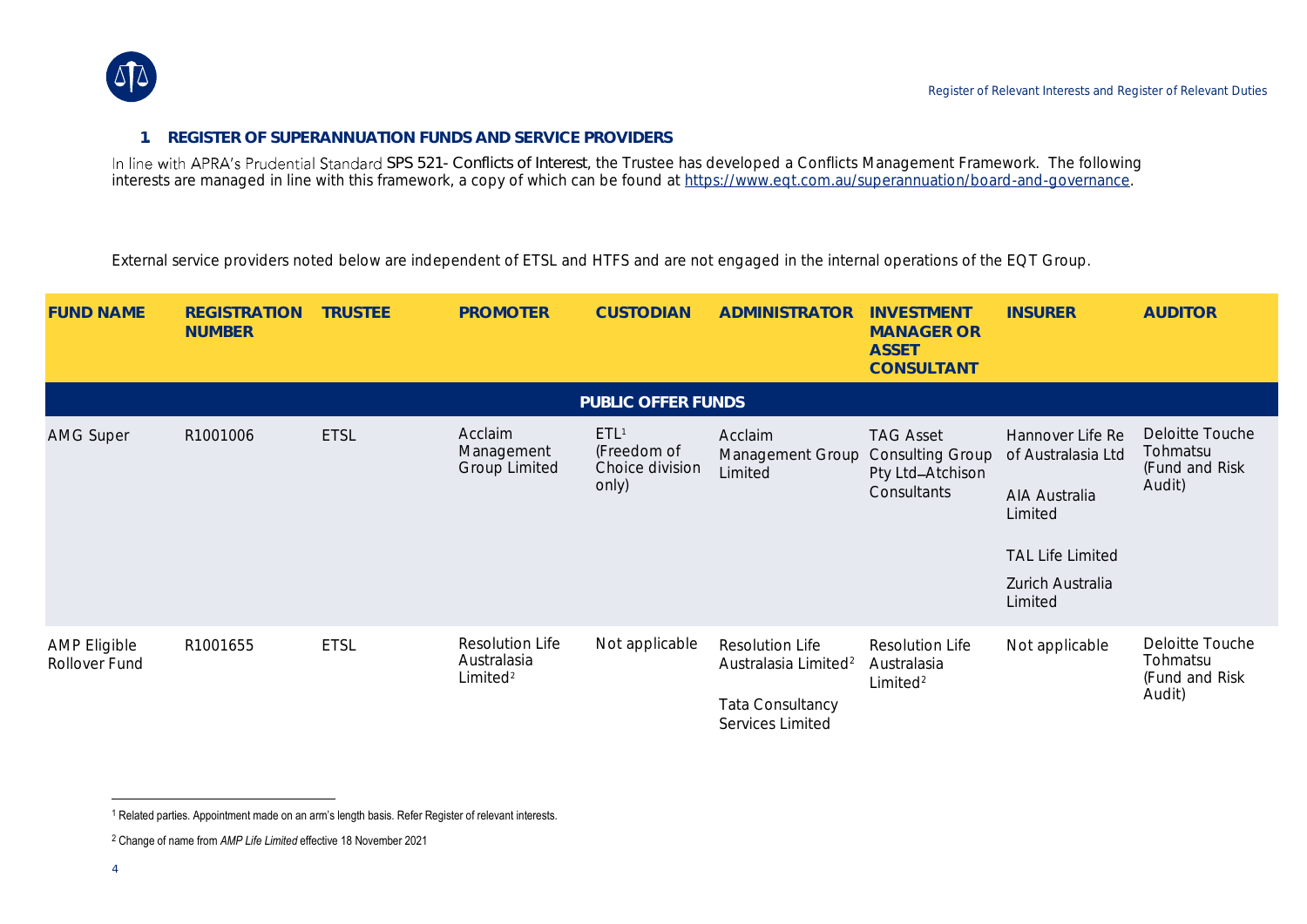

| <b>FUND NAME</b> | <b>REGISTRATION</b><br><b>NUMBER</b> | <b>TRUSTEE</b> | <b>PROMOTER</b>                                                                                                                                                                                                                                      | <b>CUSTODIAN</b>                                                     | ADMINISTRATOR                                                                                                                                                                                                                                           | <b>INVESTMENT</b><br><b>MANAGER OR</b><br><b>ASSET</b><br>CONSULTANT | <b>INSURER</b>                                                                                                                                                                                                    | <b>AUDITOR</b>                                          |
|------------------|--------------------------------------|----------------|------------------------------------------------------------------------------------------------------------------------------------------------------------------------------------------------------------------------------------------------------|----------------------------------------------------------------------|---------------------------------------------------------------------------------------------------------------------------------------------------------------------------------------------------------------------------------------------------------|----------------------------------------------------------------------|-------------------------------------------------------------------------------------------------------------------------------------------------------------------------------------------------------------------|---------------------------------------------------------|
| Aon Master Trust | R1000566                             | <b>ETSL</b>    | smartMonday<br>Solutions Limited <sup>3</sup><br>AIA Australia<br>Limited (for<br>insurance only<br>division)<br>MetLife Insurance<br>Limited (for<br>insurance only<br>division)<br>Zurich Australia<br>Limited (for<br>insurance only<br>division) | <b>BNP Paribas</b><br><b>Fund Services</b><br>Australasia Pty<br>Ltd | smartMonday<br>Solutions Limited <sup>3</sup><br>OneVue Super<br>Member<br><b>Administration Pty</b><br>Ltd<br>Mercer<br>Administration<br>Services (Australia)<br>Pty Limited<br>Insurance and<br>Superannuation<br>Administration<br>Services Pty Ltd | smartMonday <sup>3</sup><br><b>Solutions Limited</b>                 | AIA Australia<br>Limited<br>MetLife Insurance<br>Limited<br>OnePath Life<br>Limited (Zurich<br>Australia Limited)<br>Zurich Australia<br>Limited<br><b>Resolution Life</b><br>Australasia<br>Limited <sup>4</sup> | Deloitte Touche<br>Tohmatsu<br>(Fund and Risk<br>Audit) |

<sup>3</sup> Change of name from *Aon Solutions Limited* effective 1 February 2022

<sup>4</sup> Change of name from *AMP Life Limited* effective 18 November 2021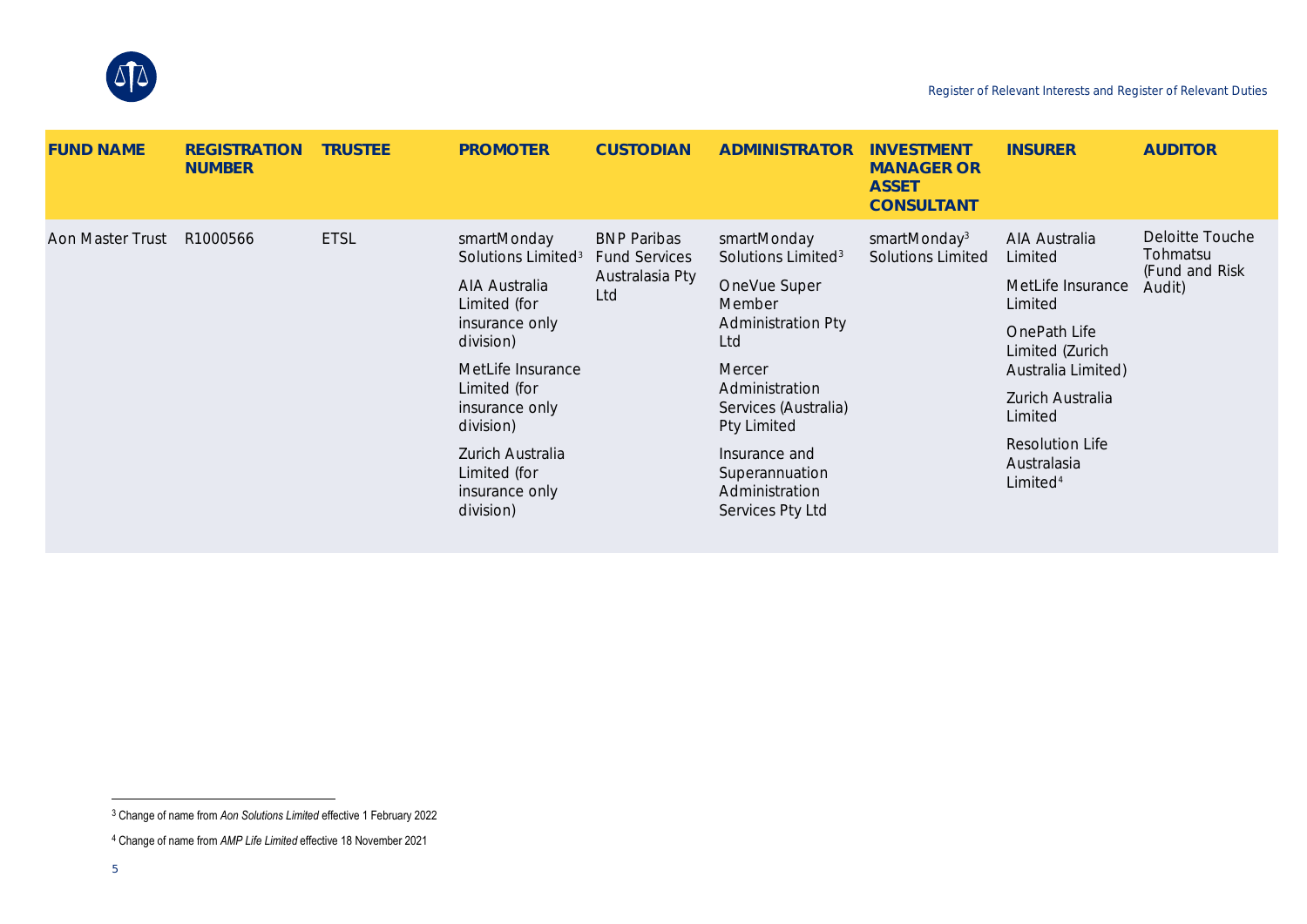

| <b>FUND NAME</b>                          | <b>REGISTRATION</b><br><b>NUMBER</b> | <b>TRUSTEE</b> | <b>PROMOTER</b>                                                                                                                             | <b>CUSTODIAN</b>                                    | <b>ADMINISTRATOR</b>                           | <b>INVESTMENT</b><br><b>MANAGER OR</b><br><b>ASSET</b><br>CONSULTANT                                                                                                             | <b>INSURER</b>                                                                                                                                  | <b>AUDITOR</b>                                                               |
|-------------------------------------------|--------------------------------------|----------------|---------------------------------------------------------------------------------------------------------------------------------------------|-----------------------------------------------------|------------------------------------------------|----------------------------------------------------------------------------------------------------------------------------------------------------------------------------------|-------------------------------------------------------------------------------------------------------------------------------------------------|------------------------------------------------------------------------------|
| Aracon<br>Superannuation<br>Fund          | R1001020                             | <b>ETSL</b>    | <b>ARA Consultants</b><br>Ltd<br>Human Financial<br>Pty Ltd<br>Margaret Street<br><b>Promoter Services</b><br>Pty Ltd<br>AtlasTrend Pty Ltd | JP Morgan<br>Chase Bank,<br>National<br>Association | DIY Master Pty Ltd<br>Xplore Wealth<br>Limited | Investment<br>Administration<br>Services Pty Ltd<br>Oracle Investment<br>Management Pty<br>Ltd<br><b>TAG Asset</b><br><b>Consulting Group</b><br>Pty Ltd-Atchison<br>Consultants | AIA Australia<br>Limited<br><b>TAL Life Limited</b><br>OnePath Life<br>Limited<br><b>Resolution Life</b><br>Australasia<br>Limited <sup>5</sup> | William Buck                                                                 |
| <b>Centric Super</b><br>Fund              | R1078619                             | <b>ETSL</b>    | Specialised<br>Private Capital Ltd<br>trading as<br>Centric Capital                                                                         | <b>FNZ Custodians</b><br>(Australia) Pty<br>Limited | FNZ (Australia)<br>Pty Limited                 | Specialised<br>Private Capital Ltd                                                                                                                                               | Not applicable                                                                                                                                  | Deloitte Touche<br>Tohmatsu<br>(Fund and Risk<br>Audit)                      |
| Crescent Wealth<br>Superannuation<br>Fund | R1075182                             | <b>ETSL</b>    | Crescent Wealth<br><b>Funds</b><br>Management<br>(Aust) Limited                                                                             | <b>NAB Asset</b><br>Servicing                       | Mercer Outsourcing<br>(Australia) Pty Ltd      | Mercer<br>Investments<br>(Australia) Limited                                                                                                                                     | <b>TAL Life Ltd</b>                                                                                                                             | Ernst & Young<br>(Fund Audit)<br>Deloitte Touche<br>Tohmatsu<br>(Risk Audit) |

<sup>5</sup> Change of name from *AMP Life Limited* effective 18 November 2021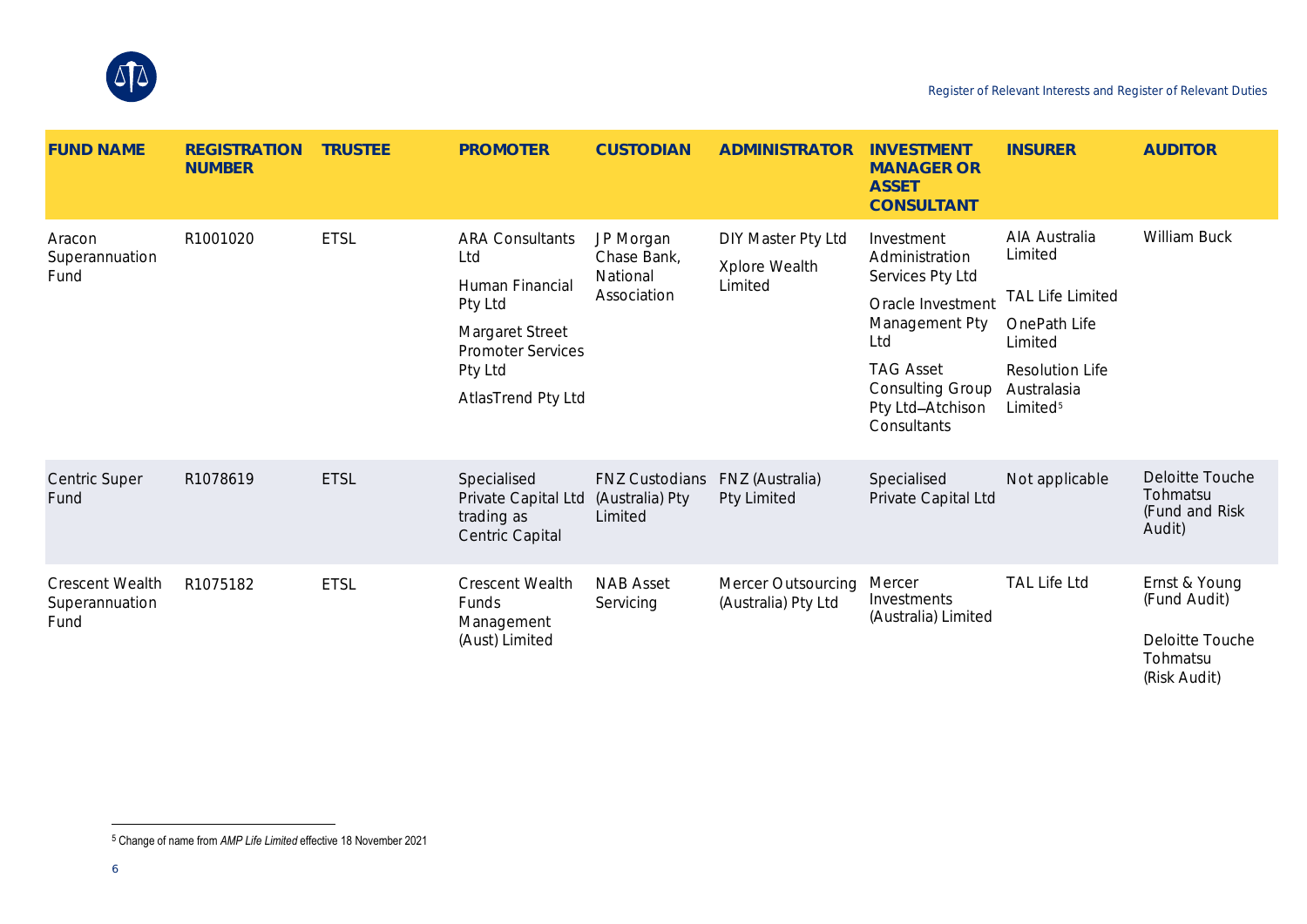

| <b>FUND NAME</b>                         | <b>REGISTRATION</b><br><b>NUMBER</b> | <b>TRUSTEE</b> | <b>PROMOTER</b>                                                           | <b>CUSTODIAN</b> | ADMINISTRATOR                                                                                             | <b>INVESTMENT</b><br><b>MANAGER OR</b><br><b>ASSET</b><br>CONSULTANT      | <b>INSURER</b>                                                                                                                                          | <b>AUDITOR</b>                                          |
|------------------------------------------|--------------------------------------|----------------|---------------------------------------------------------------------------|------------------|-----------------------------------------------------------------------------------------------------------|---------------------------------------------------------------------------|---------------------------------------------------------------------------------------------------------------------------------------------------------|---------------------------------------------------------|
| <b>CUBS</b><br>Superannuation<br>Fund    | R1068832                             | <b>ETSL</b>    | Apex Group<br>Limited                                                     | ETL <sup>6</sup> | Apex Group Limited TAG Asset                                                                              | <b>Consulting Group</b><br>Pty Ltd-Atchison<br>Consultants                | Not applicable                                                                                                                                          | Deloitte Touche<br>Tohmatsu<br>(Fund and Risk<br>Audit) |
| HUB24 Super<br>Fund                      | R1074659                             | <b>HTFS</b>    | HUB24 Custodial<br>Services Ltd<br>ClearView Life<br>Assurance<br>Limited | Services Ltd     | HUB24 Custodial HUB24 Custodial<br>Services<br>ClearView Life<br>Assurance<br>Limited                     | HUB24 Custodial<br>Services Ltd<br>ClearView Life<br>Assurance<br>Limited | <b>TAL Life Limited</b><br>AIA Australia<br>Limited<br>OnePath Life<br>Limited<br>Zurich Australia<br>Limited<br>ClearView Life<br>Assurance<br>Limited | Deloitte Touche<br>Tohmatsu<br>(Fund and Risk<br>Audit) |
| <b>National Mutual</b><br>Pro-Super Fund | R1056297                             | <b>ETSL</b>    | <b>Resolution Life</b><br>Australasia<br>Limited <sup>7</sup>             | Not applicable   | <b>Resolution Life</b><br>Australasia Limited <sup>7</sup><br>Tata Consultancy<br><b>Services Limited</b> | Not applicable                                                            | <b>Resolution Life</b><br>Australasia<br>Limited <sup>7</sup>                                                                                           | Deloitte Touche<br>Tohmatsu<br>(Fund and Risk<br>Audit) |

 $6$  Related parties. Appointment made on an arm's length basis. Refer Register of relevant interests.

<sup>7</sup> Change of name from *AMP Life Limited* effective 18 November 2021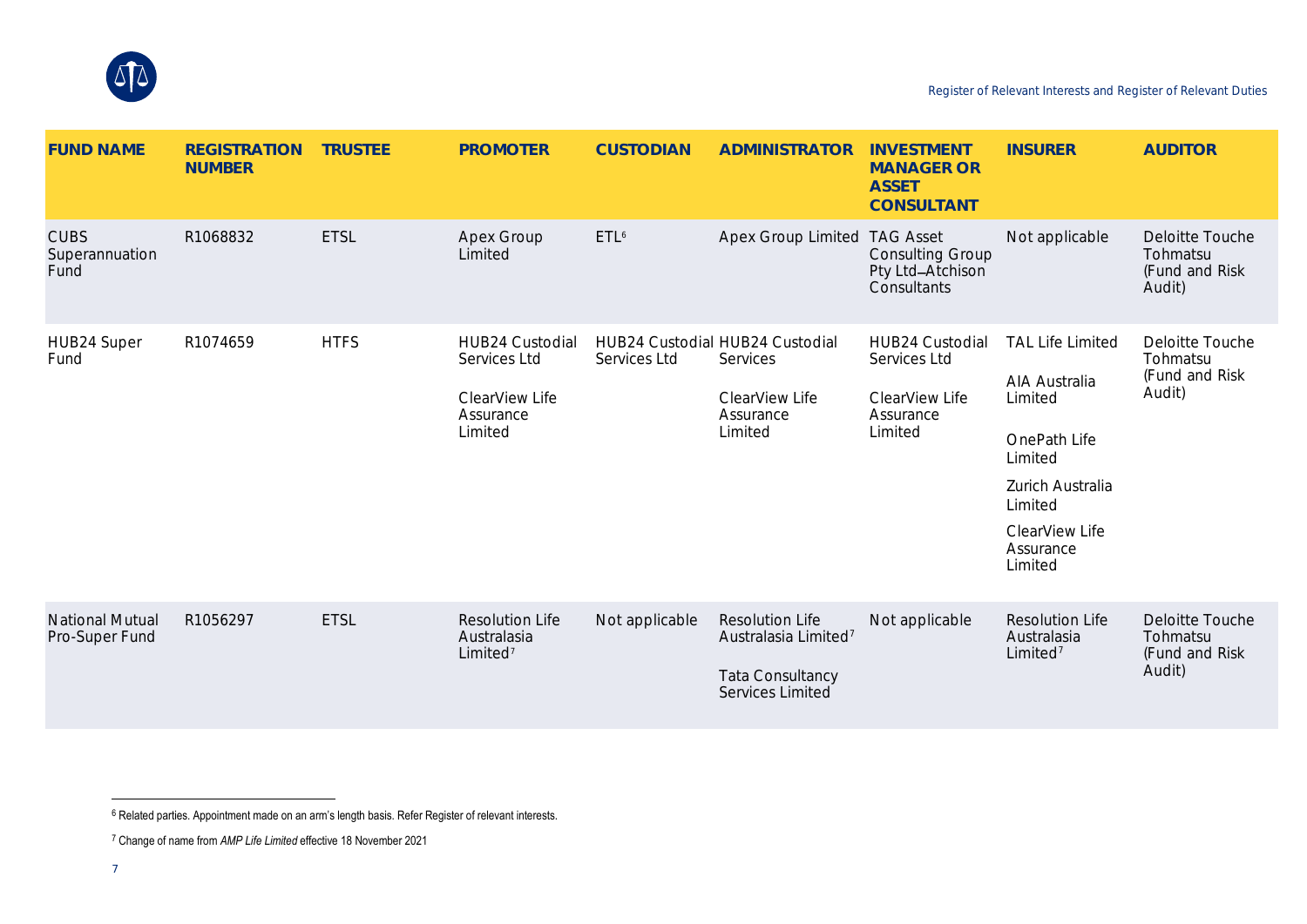

(Risk Audit)

| <b>FUND NAME</b>                          | <b>REGISTRATION</b><br><b>NUMBER</b> | <b>TRUSTEE</b> | <b>PROMOTER</b>                                        | <b>CUSTODIAN</b>                                    | ADMINISTRATOR                                                                                      | <b>INVESTMENT</b><br><b>MANAGER OR</b><br><b>ASSET</b><br>CONSULTANT | <b>INSURER</b>                                         | <b>AUDITOR</b>                                                |
|-------------------------------------------|--------------------------------------|----------------|--------------------------------------------------------|-----------------------------------------------------|----------------------------------------------------------------------------------------------------|----------------------------------------------------------------------|--------------------------------------------------------|---------------------------------------------------------------|
| <b>National Mutual</b><br>Retirement Fund | R <sub>1056310</sub>                 | <b>ETSL</b>    | Resolution Life<br>Australasia<br>Limited <sup>8</sup> | Not applicable                                      | Resolution Life<br>Australasia Limited <sup>8</sup><br><b>Tata Consultancy</b><br>Services Limited | Resolution Life<br>Australasia<br>Limited <sup>8</sup>               | Resolution Life<br>Australasia<br>Limited <sup>8</sup> | Deloitte Touche<br>Tohmatsu<br>(Fund and Risk)<br>Audit)      |
| Platformplus Super R1078770<br>Wrap       |                                      | <b>ETSL</b>    | Platformplus Pty<br>Ltd                                | <b>FNZ Custodians</b><br>(Australia) Pty<br>Limited | FNZ (Australia) Pty<br>Limited                                                                     | Alpha Investment<br>Management Pty<br>Ltd                            | Not applicable                                         | To be confirmed                                               |
| Super Retirement<br>Fund <sup>9</sup>     | R1067361                             | <b>ETSL</b>    | AIA Australia<br>Limited <sup>10</sup>                 | Not applicable                                      | AIA Australia<br>Limited <sup>10</sup>                                                             | AIA Australia<br>Limited <sup>10</sup>                               | AIA Australia<br>Limited <sup>10</sup>                 | Pricewaterhouse<br>Coopers<br>(Fund Audit)<br>Deloitte Touche |
|                                           |                                      |                |                                                        |                                                     |                                                                                                    |                                                                      |                                                        | Tohmatsu                                                      |

<sup>8</sup> Change of name from *AMP Life Limited* effective 18 November 2021

<sup>9</sup> Change of name from *Colonial Super Retirement Fund* effective 1 April 2021

<sup>10</sup> Change from *The Colonial Mutual Life Assurance Society Limited* effective 1 April 2021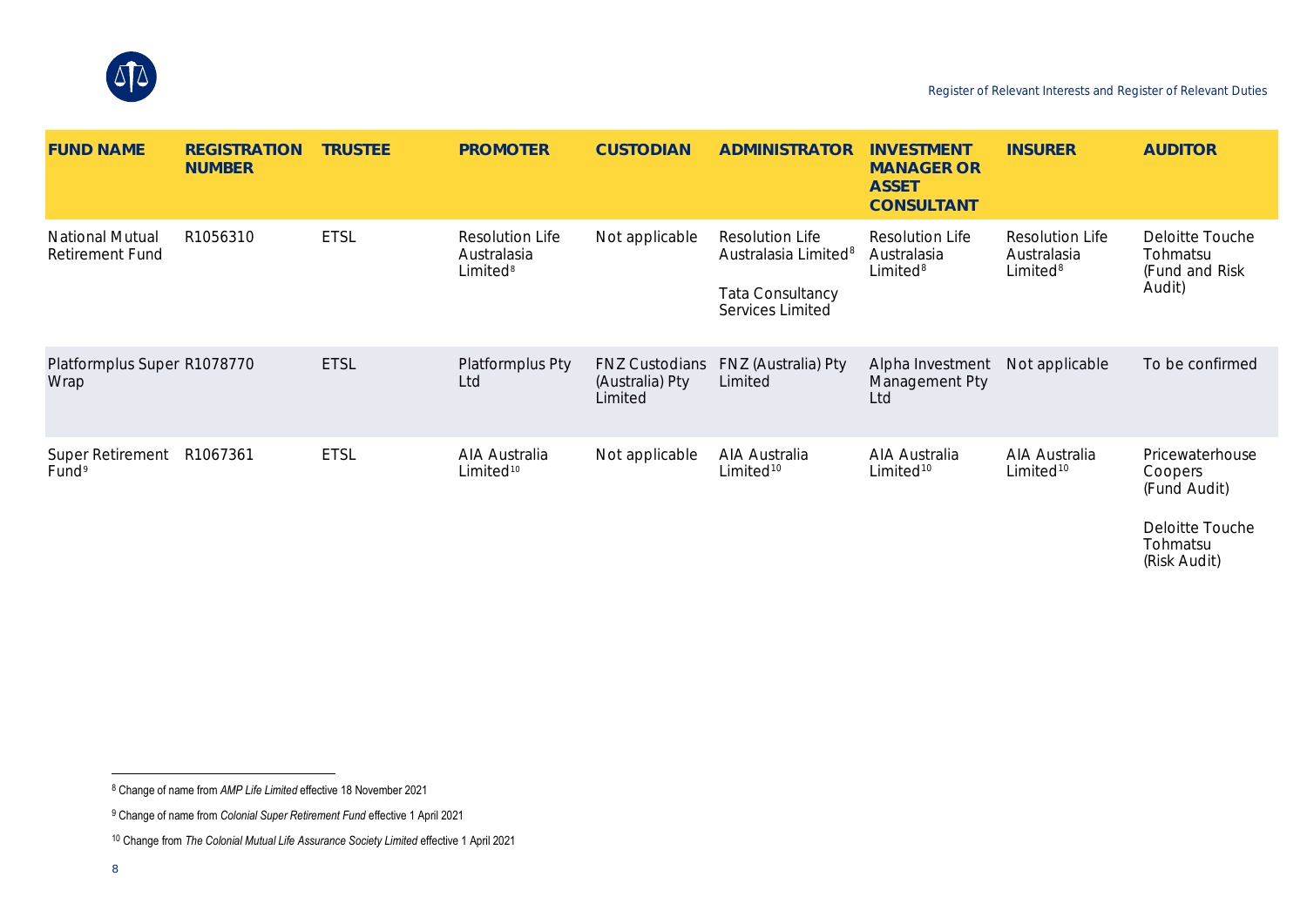

| <b>FUND NAME</b>                                          | <b>REGISTRATION</b><br><b>NUMBER</b> | <b>TRUSTEE</b> | <b>PROMOTER</b>                        | <b>CUSTODIAN</b> | ADMINISTRATOR                          | <b>INVESTMENT</b><br><b>MANAGER OR</b><br><b>ASSET</b><br>CONSULTANT | <b>INSURER</b>              | <b>AUDITOR</b>                                                                            |
|-----------------------------------------------------------|--------------------------------------|----------------|----------------------------------------|------------------|----------------------------------------|----------------------------------------------------------------------|-----------------------------|-------------------------------------------------------------------------------------------|
| <b>SuperTrace</b><br>Superannuation<br>Fund <sup>11</sup> | R1067354                             | <b>ETSL</b>    | AIA Australia<br>Limited <sup>12</sup> | Not applicable   | AIA Australia<br>Limited <sup>12</sup> | AIA Australia<br>Limited <sup>12</sup>                               | Not applicable              | Pricewaterhouse<br>Coopers<br>(Fund Audit)<br>Deloitte Touche<br>Tohmatsu<br>(Risk Audit) |
| Zurich Master<br>Superannuation<br>Fund                   | R1067651                             | <b>ETSL</b>    | Zurich Australia<br>Limited            | Not applicable   | Zurich Australia<br>Limited            | Zurich Investment<br>Management<br>Limited                           | Zurich Australia<br>Limited | Pricewaterhouse<br>Coopers<br>(Fund Audit)<br>Deloitte Touche<br>Tohmatsu<br>(Risk Audit) |

<sup>11</sup> Change from *SuperTrace Eligible Rollover Fund* effective 14 December 2021

<sup>12</sup> Change from *The Colonial Mutual Life Assurance Society Limited* effective 1 April 2021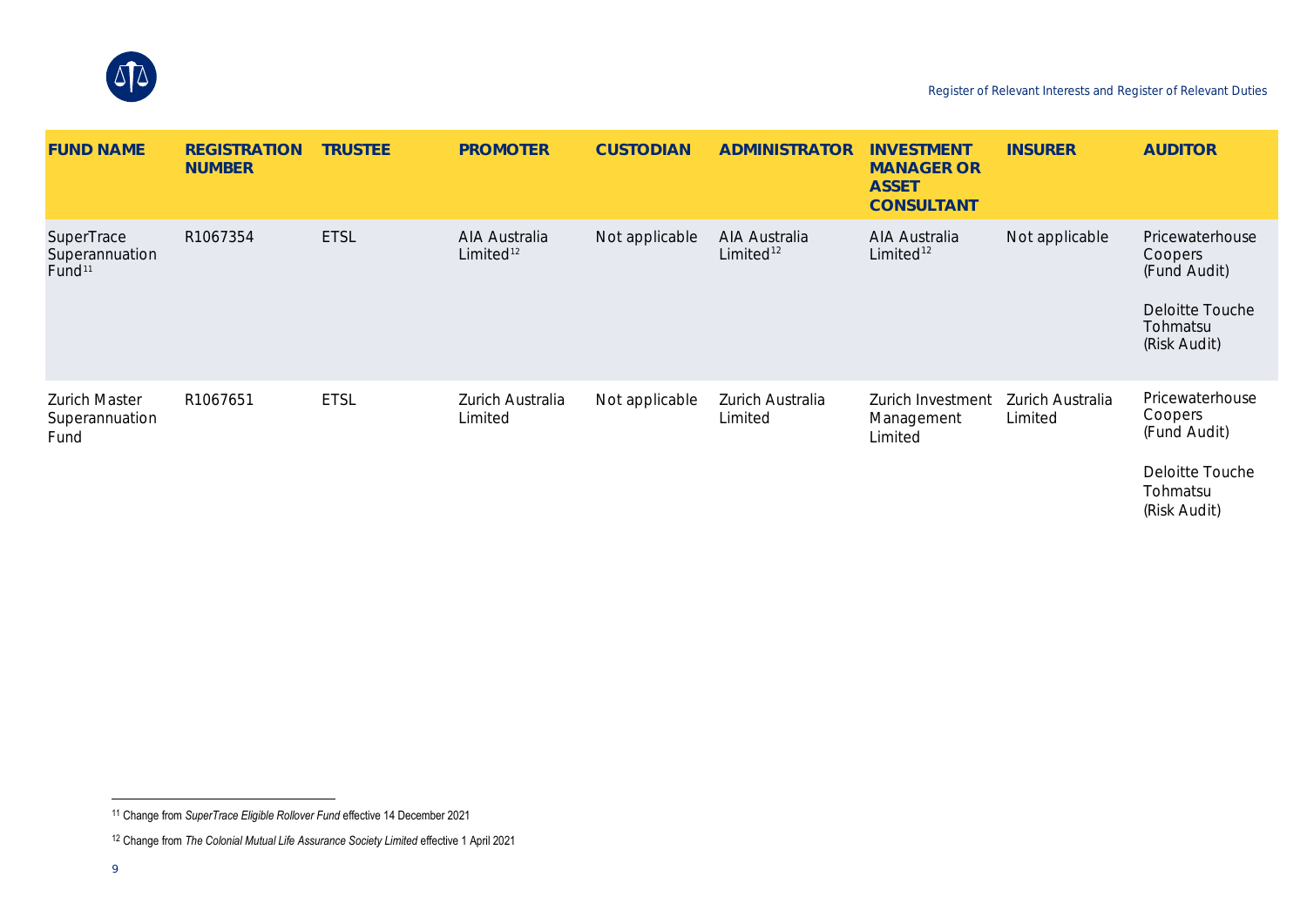

| <b>FUND NAME</b>                                                           | <b>REGISTRATION</b><br><b>NUMBER</b> | <b>TRUSTEE</b> | <b>PROMOTER</b> | <b>CUSTODIAN</b>       | ADMINISTRATOR                                              | <b>INVESTMENT</b><br><b>MANAGER OR</b><br><b>ASSET</b><br>CONSULTANT  | <b>INSURER</b> | <b>AUDITOR</b>                                          |
|----------------------------------------------------------------------------|--------------------------------------|----------------|-----------------|------------------------|------------------------------------------------------------|-----------------------------------------------------------------------|----------------|---------------------------------------------------------|
|                                                                            |                                      |                |                 | <b>CORPORATE FUNDS</b> |                                                            |                                                                       |                |                                                         |
| University of New<br>South Wales<br>Professorial<br>Superannuation<br>Fund | R1005035                             | <b>ETSL</b>    | Not applicable  | ETL13                  | OneVue Super<br>Member<br><b>Administration Pty</b><br>Ltd | <b>KPMG Financial</b><br>Services<br><b>Consulting Pty</b><br>Limited | Not applicable | Deloitte Touche<br>Tohmatsu<br>(Fund and Risk<br>Audit) |

<sup>&</sup>lt;sup>13</sup> Related parties. Appointment made on an arm's length basis. Refer Register of relevant interests.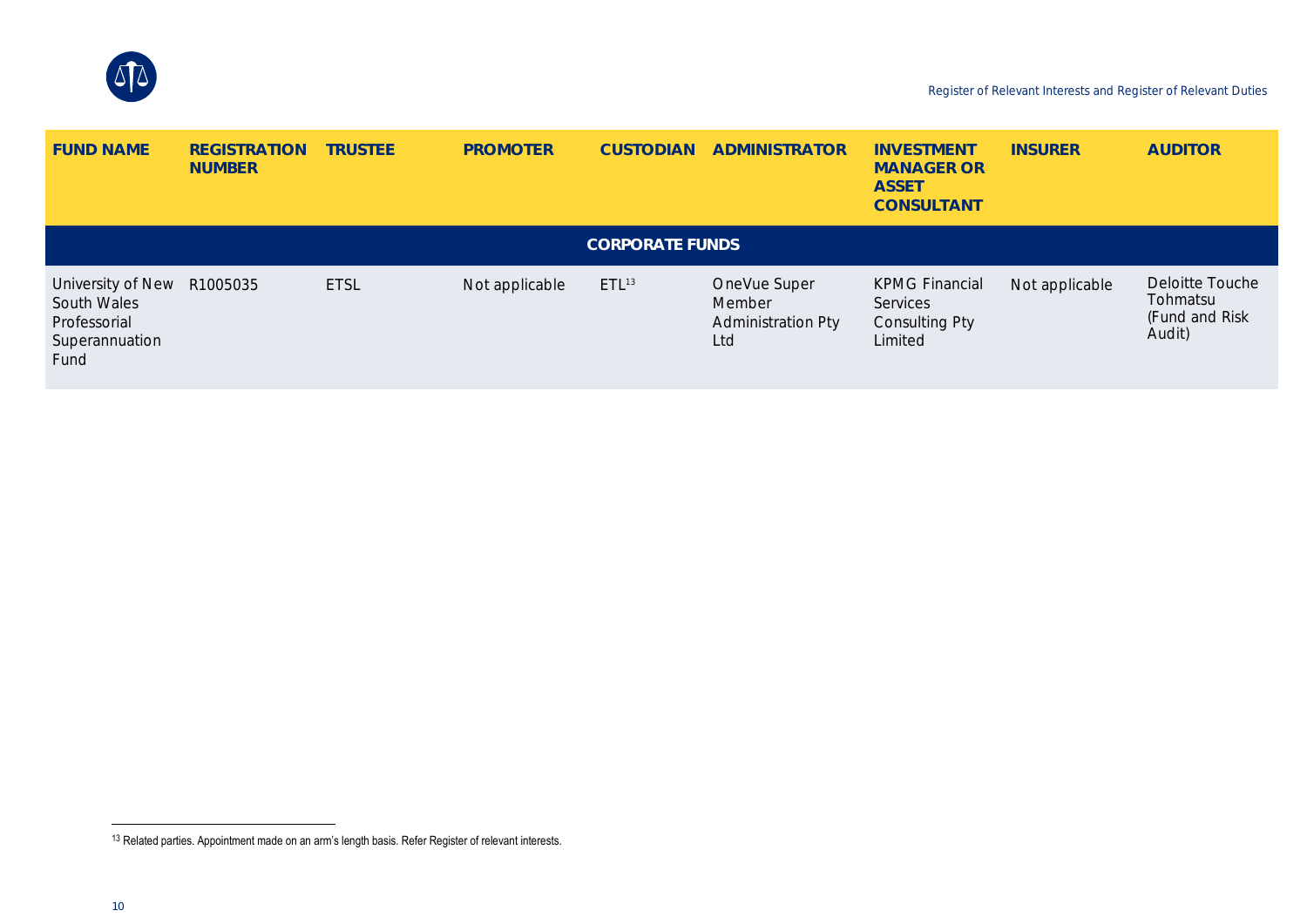

| <b>FUND NAME</b>                       | <b>REGISTRATION</b><br><b>NUMBER</b> | <b>TRUSTEE</b> | <b>PROMOTER</b> | <b>CUSTODIAN</b>  | ADMINISTRATOR  | <b>INVESTMENT</b><br><b>MANAGER OR</b><br><b>ASSET</b><br>CONSULTANT                                                         | <b>INSURER</b> | <b>AUDITOR</b>                                          |
|----------------------------------------|--------------------------------------|----------------|-----------------|-------------------|----------------|------------------------------------------------------------------------------------------------------------------------------|----------------|---------------------------------------------------------|
|                                        |                                      |                |                 | <b>SMALL APRA</b> |                |                                                                                                                              |                |                                                         |
| Meyer Family<br>Superannuation<br>Fund | R1067866                             | <b>ETSL</b>    | Not applicable  | ETL <sup>14</sup> | Not applicable | <b>ETSL</b><br>No separate IM<br>appointed.<br>ETSL fulfils role.<br>No outsourced<br>agreement - no<br>conflict identified. | Not applicable | Deloitte Touche<br>Tohmatsu<br>(Fund and Risk<br>Audit) |

<sup>&</sup>lt;sup>14</sup> Related parties. Appointment made on an arm's length basis. Refer Register of relevant interests.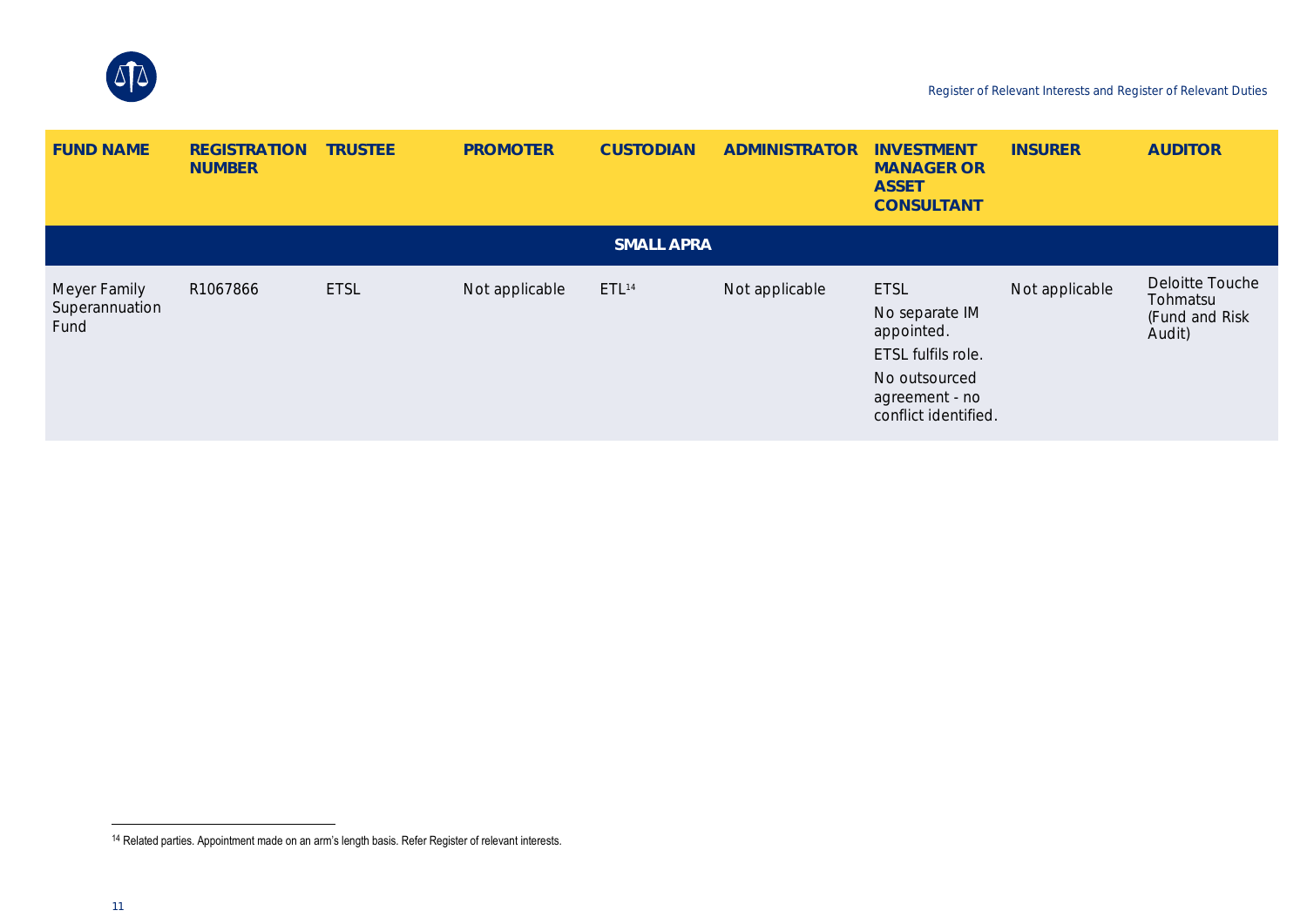

## **2. REGISTER OF ACTUARIES**

| <b>FUND NAME</b>                                                        | <b>REGISTRATION</b><br><b>NUMBER</b> | <b>TRUSTEE</b> | <b>SERVICE PROVIDER</b>                                                   |                           |                                                                                    |
|-------------------------------------------------------------------------|--------------------------------------|----------------|---------------------------------------------------------------------------|---------------------------|------------------------------------------------------------------------------------|
| University of New<br>South Wales<br>Professorial<br>Superannuation Fund | R1005035                             | <b>ETSL</b>    | Aon Risk Services Australia<br>Limited <sup>15</sup><br>(Saffron Sweeney) | <b>Consulting Actuary</b> | Fit and Proper assessment<br>completed - no conflict identified                    |
| Aon Master Trust                                                        | R1000566                             | <b>ETSL</b>    | Aon Risk Services Australia<br>Limited <sup>15</sup>                      |                           |                                                                                    |
|                                                                         |                                      |                | (Su Li Sin)                                                               | <b>Consulting Actuary</b> | Fit and Proper assessment<br>completed - no conflict identified                    |
|                                                                         |                                      |                | (Saffron Sweeney)                                                         | <b>Consulting Actuary</b> | Fit and Proper assessments<br>completed - member of an Aon<br>Defined Benefit plan |

<span id="page-11-1"></span><span id="page-11-0"></span><sup>15</sup> Change from *Aon Solutions Australia Limited* effective 1 January 2022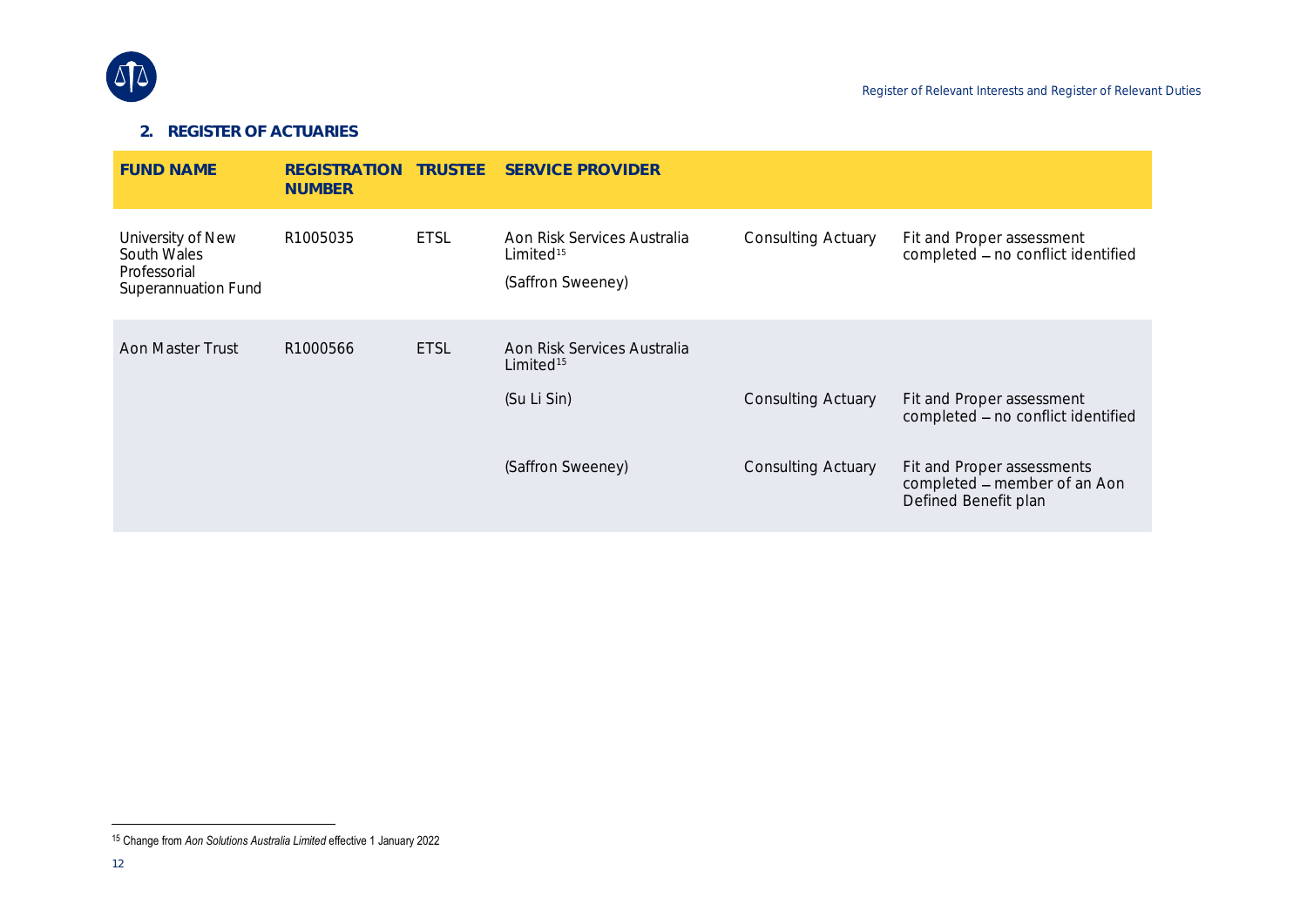

#### **3. REGISTER OF RELEVANT DUTIES AND RELEVANT INTERESTS RESPONSIBLE PERSONS**

Equity Trustees Superannuation Limited, ABN 50 055 641 757, RSE L0001458 HTFS Nominees Pty Ltd, ABN 78 000 880 553, RSE L0003216

A Relevant duty is defined as any duty owed by the RSE licensee, or a responsible person of the RSE licensee, to beneficiaries or to any other person.

Relevant interest is an interest of the RSE licensee, an associate of the RSE or a Responsible Person of the RSE licensee that refers to any interest, gift, emolument or benefit, whether pecuniary or non-pecuniary, directly or indirectly held by the RSE licensee, the associate or the Responsible Person that the RSE licensee has determined is relevant because it might reasonably be considered to have the potential to have a significant impact with regard to acting in the best interests of members.

| <b>NAME</b>                            | POSITION INVOLVING DUTIES<br>TO BENEFICIARIES OF THE<br><b>FUND</b>                         | POSITION INVOLVING DUTIES TO<br>OTHER PERSONS OR ORGANISATIONS                                                                                                                                                                                                                                                             | <b>RELEVANT INTERESTS</b>                                                                                |
|----------------------------------------|---------------------------------------------------------------------------------------------|----------------------------------------------------------------------------------------------------------------------------------------------------------------------------------------------------------------------------------------------------------------------------------------------------------------------------|----------------------------------------------------------------------------------------------------------|
| Mark Blair                             | Director (Executive)<br><b>Executive General Manager</b><br>(Superannuation Trustee Office) | Directorships:<br><b>Equity Trustees Superannuation Limited</b><br><b>HTFS Nominees Pty Ltd</b>                                                                                                                                                                                                                            | Holder of EQT Holdings<br>Limited shares and EQT<br><b>Holdings Limited</b><br>Performance Share Rights. |
| Owen Brailsford                        | <b>Chief Risk Officer</b>                                                                   | Directorships:<br><b>EQT Structured Finance Services Pty Ltd</b><br>EQT Australia Pty Ltd<br><b>EQT Corporate Securities Limited</b><br><b>EQT Securitisation Services Pty Ltd</b><br><b>EQT International Holdings Ltd</b><br>EQT International Holdings (UK) Ltd<br>Equity Trustees (UK & Europe) Ltd<br>Kapston Limited | Holder of EQT Holdings<br>Limited shares and EQT<br><b>Holdings Limited</b><br>Performance Share Rights. |
| Susan (Sue)<br>Granville<br>Everingham | Director (Non-executive)                                                                    | Directorships:<br><b>Equity Trustees Superannuation Limited</b><br><b>HTFS Nominees Pty Ltd</b><br>Hannover Life Re of Australasia Limited<br>Destination Southern NSW Ltd                                                                                                                                                 | Nil                                                                                                      |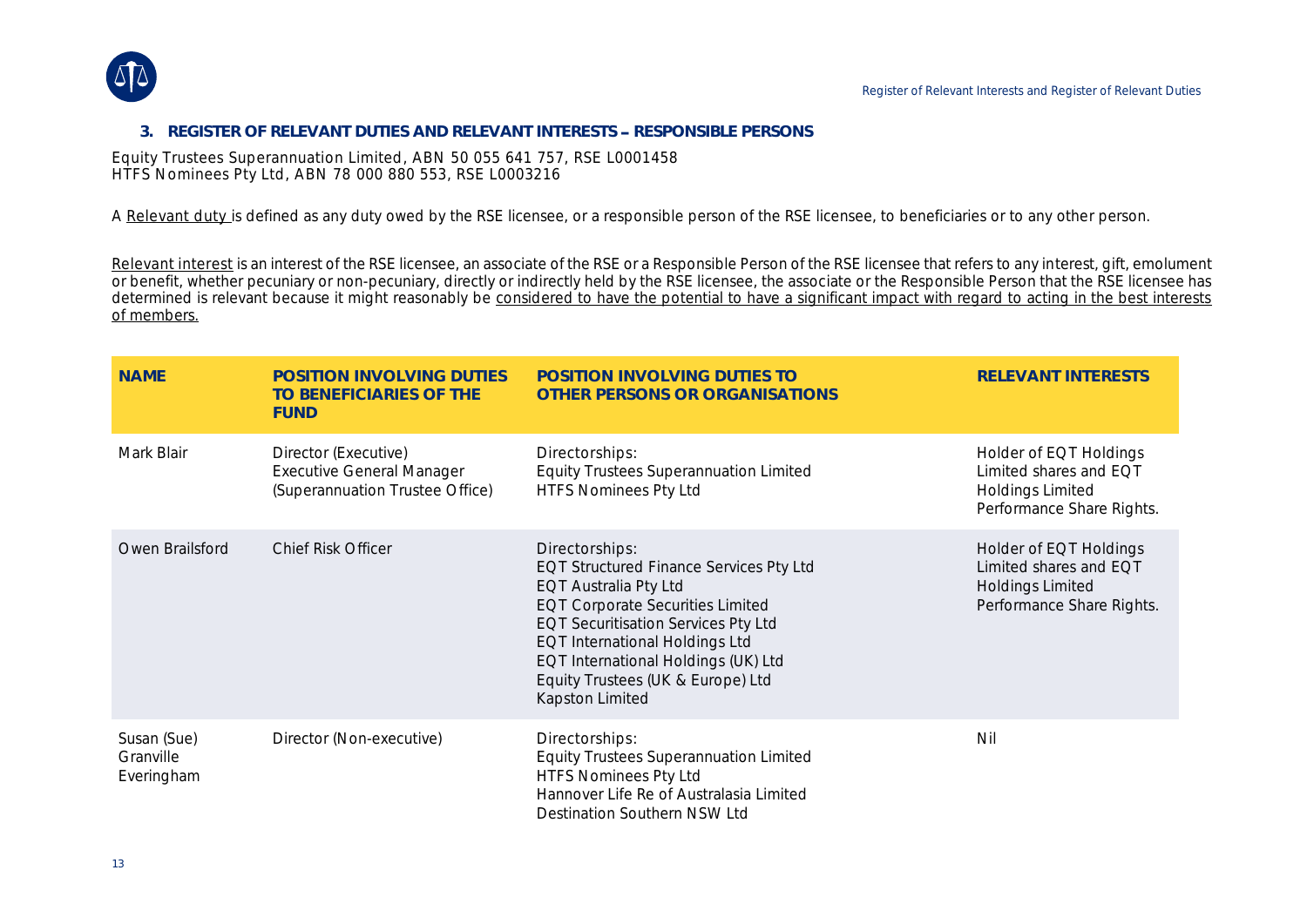

| <b>NAME</b> | POSITION INVOLVING DUTIES<br>TO BENEFICIARIES OF THE<br><b>FUND</b>           | POSITION INVOLVING DUTIES TO<br>OTHER PERSONS OR ORGANISATIONS                                                                                                                                                                                                                                                                                                                                                                                                                                                                                                                                                                                                                                                                                                | <b>RELEVANT INTERESTS</b>                                                                                                                                                                                                           |
|-------------|-------------------------------------------------------------------------------|---------------------------------------------------------------------------------------------------------------------------------------------------------------------------------------------------------------------------------------------------------------------------------------------------------------------------------------------------------------------------------------------------------------------------------------------------------------------------------------------------------------------------------------------------------------------------------------------------------------------------------------------------------------------------------------------------------------------------------------------------------------|-------------------------------------------------------------------------------------------------------------------------------------------------------------------------------------------------------------------------------------|
|             | Philip Dean Gentry Chief Financial Officer,<br><b>Chief Operating Officer</b> | Directorships:<br><b>Equity Trustees Limited</b><br>Equity Trustees Wealth Services Limited<br>APEX Super Pty Ltd<br><b>EQT Structured Finance Services Pty Ltd</b><br><b>EQT Legal Services Pty Ltd</b><br><b>EQT Services Pty Ltd</b><br>Equity Superannuation Administration Pty Ltd<br>Equity Superannuation Management Pty Ltd<br>EQT Australia Pty Ltd<br>Simple Wrap Pty Ltd<br>Super.com.au Pty Limited<br>Super.com Pty Ltd<br><b>EQT Corporate Securities Limited</b><br><b>EQT Responsible Entity Services Ltd</b><br><b>EQT Securitisation Services Pty Ltd</b><br><b>EQT International Holdings Ltd</b><br>EQT International Holdings (UK) Ltd<br>Equity Trustees (UK & Europe) Ltd<br><b>HTFS Holdings Pty Ltd</b><br>Greenfleet Advisory Board | Holder of EQT Holdings<br>Limited shares and EQT<br><b>Holdings Limited</b><br>Performance Share Rights,<br>and holds units in listed<br>investment trusts of which<br><b>Equity Trustees Limited is</b><br>the Responsible Entity. |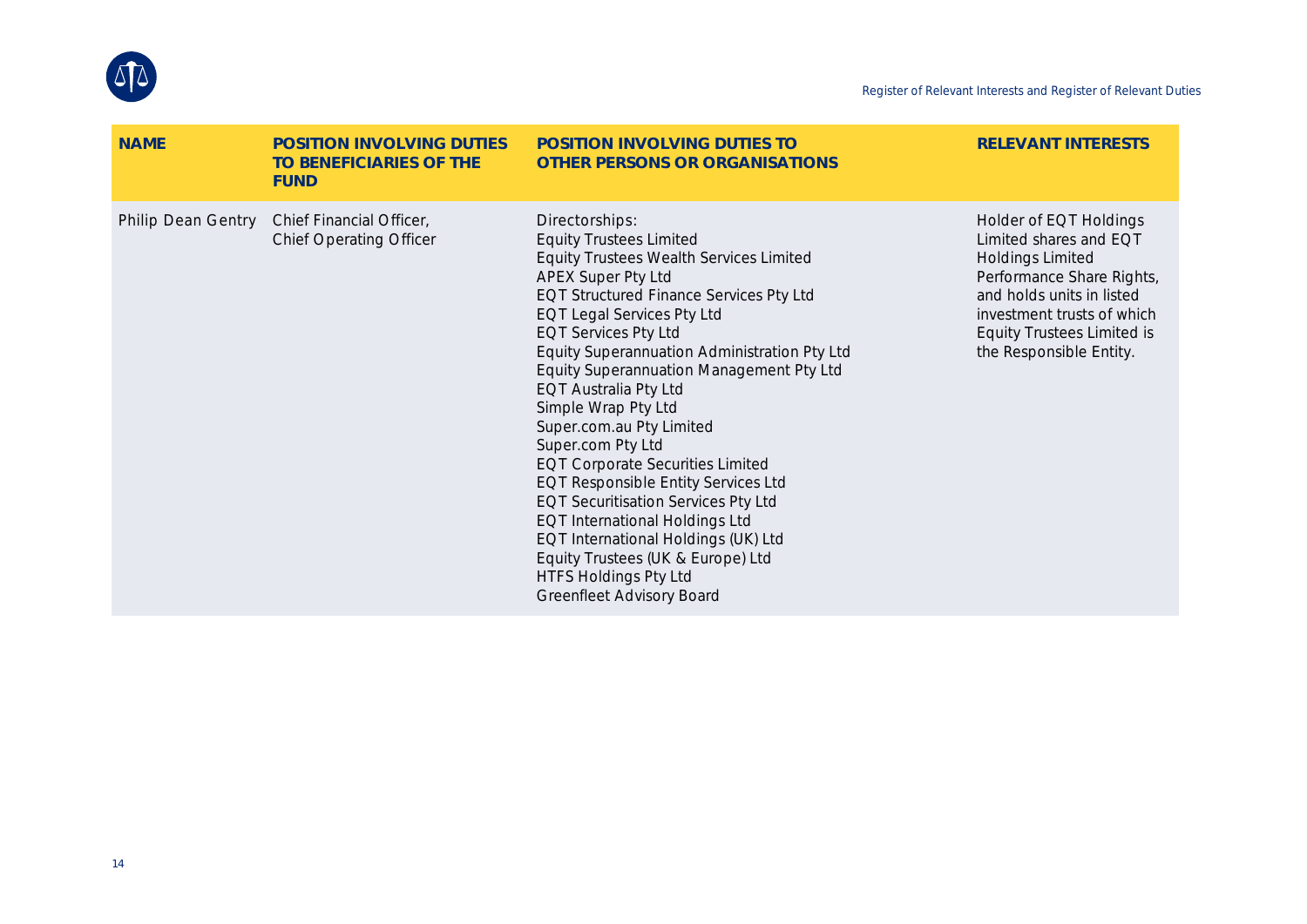

| <b>NAME</b>                  | POSITION INVOLVING DUTIES<br>TO BENEFICIARIES OF THE<br><b>FUND</b> | POSITION INVOLVING DUTIES TO<br>OTHER PERSONS OR ORGANISATIONS                                                                                                                                                                                                                                                                                                                                                                                                                                                                                                                                                                                                                                                                                      | <b>RELEVANT INTERESTS</b> |
|------------------------------|---------------------------------------------------------------------|-----------------------------------------------------------------------------------------------------------------------------------------------------------------------------------------------------------------------------------------------------------------------------------------------------------------------------------------------------------------------------------------------------------------------------------------------------------------------------------------------------------------------------------------------------------------------------------------------------------------------------------------------------------------------------------------------------------------------------------------------------|---------------------------|
| Samantha Ann<br>Einhardt     | Company Secretary                                                   | Company Secretary:<br><b>EQT Holdings Limited</b><br>Equity Trustees Superannuation Limited<br><b>Equity Trustees Wealth Services Limited</b><br>APEX Super Pty Ltd<br>EQT Structured Finance Services Pty Ltd<br><b>EQT Legal Services Pty Ltd</b><br><b>EQT Services Pty Ltd</b><br><b>Equity Nominees Limited</b><br>Equity Superannuation Administration Pty Ltd<br>Equity Superannuation Management Pty Ltd<br>EQT Australia Pty Ltd<br>Simple Wrap Pty Ltd<br>Super.com.au Pty Limited<br>Super.com Pty Ltd<br><b>EQT Corporate Securities Limited</b><br>EQT Responsible Entity Services Ltd<br><b>EQT Securitisation Services Pty Ltd</b><br><b>EQT International Holdings Ltd</b><br>HTFS Nominees Pty Ltd<br><b>HTFS Holdings Pty Ltd</b> | Nil                       |
| Anthony (Tony)<br>Jude Lally | Director (Non-executive Chair)                                      | Directorships:<br>Equity Trustees Superannuation Limited<br><b>HTFS Nominees Pty Ltd</b>                                                                                                                                                                                                                                                                                                                                                                                                                                                                                                                                                                                                                                                            | Nil                       |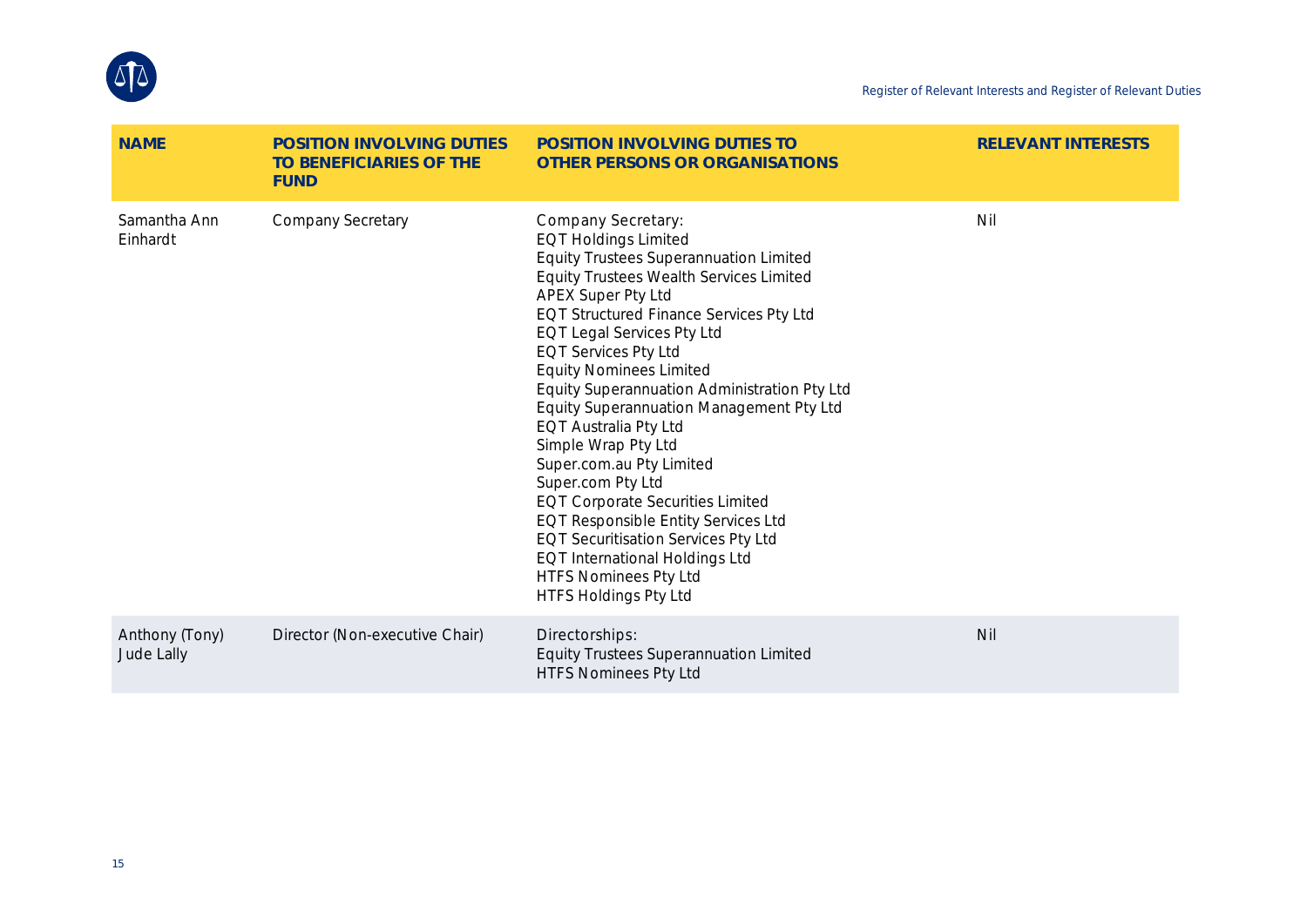

| <b>NAME</b>     | POSITION INVOLVING DUTIES<br>TO BENEFICIARIES OF THE<br><b>FUND</b> | POSITION INVOLVING DUTIES TO<br>OTHER PERSONS OR ORGANISATIONS                                                                                                                                                                                                                                                                                                                                                                                                                                                                                                                                                                                                                                                                                                                                                                              | <b>RELEVANT INTERESTS</b>                                                                                                                                                                                                                                                                                                                                                                                                                                                           |
|-----------------|---------------------------------------------------------------------|---------------------------------------------------------------------------------------------------------------------------------------------------------------------------------------------------------------------------------------------------------------------------------------------------------------------------------------------------------------------------------------------------------------------------------------------------------------------------------------------------------------------------------------------------------------------------------------------------------------------------------------------------------------------------------------------------------------------------------------------------------------------------------------------------------------------------------------------|-------------------------------------------------------------------------------------------------------------------------------------------------------------------------------------------------------------------------------------------------------------------------------------------------------------------------------------------------------------------------------------------------------------------------------------------------------------------------------------|
| Michael O'Brien | Director (Executive),<br>Managing Director                          | Directorships:<br><b>EQT Holdings Limited</b><br><b>Equity Trustees Limited</b><br><b>Equity Trustees Superannuation Limited</b><br><b>Equity Trustees Wealth Services Limited</b><br>APEX Super Pty Ltd<br><b>EQT Structured Finance Services Pty Ltd</b><br><b>EQT Legal Services Pty Ltd</b><br><b>EQT Services Pty Ltd</b><br><b>Equity Nominees Limited</b><br>Equity Superannuation Administration Pty Ltd<br>Equity Superannuation Management Pty Ltd<br>EQT Australia Pty Ltd<br>Simple Wrap Pty Ltd<br>Super.com.au Pty Limited<br>Super.com Pty Ltd<br><b>EQT Corporate Securities Limited</b><br><b>EQT Securitisation Services Pty Ltd</b><br><b>EQT International Holdings Ltd</b><br>EQT International Holdings (UK) Ltd<br>Equity Trustees (UK & Europe) Ltd<br><b>HTFS Nominees Pty Ltd</b><br><b>HTFS Holdings Pty Ltd</b> | Holder of EQT Holdings<br>Limited shares and EQT<br><b>Holdings Limited</b><br>Performance Share Rights,<br>sub account in Equity<br>Trustees Foundation, aholds<br>units in a listed investment<br>trust of which ETL is the<br>Responsible Entity and<br>holds shares in Iress Ltd<br>which, through its<br>subsidiary, OneVue<br>Holdings Limited, provides<br>administration services to<br>Funds of which ETSL is the<br>RSE Licensee, and other<br>services to the EQT Group. |
|                 | Paul Douglas Rogan Director (Non-executive)                         | Directorships:<br>Equity Trustees Superannuation Limited<br>Hub24 Ltd (ASX: HUB)<br>Pension Boost Pty Ltd<br>Northbridge Holdings Pty Ltd<br>Other:<br>Cohesion Capital P/L - Investment Committee and Advisory<br>Board (Chair)                                                                                                                                                                                                                                                                                                                                                                                                                                                                                                                                                                                                            | Nil                                                                                                                                                                                                                                                                                                                                                                                                                                                                                 |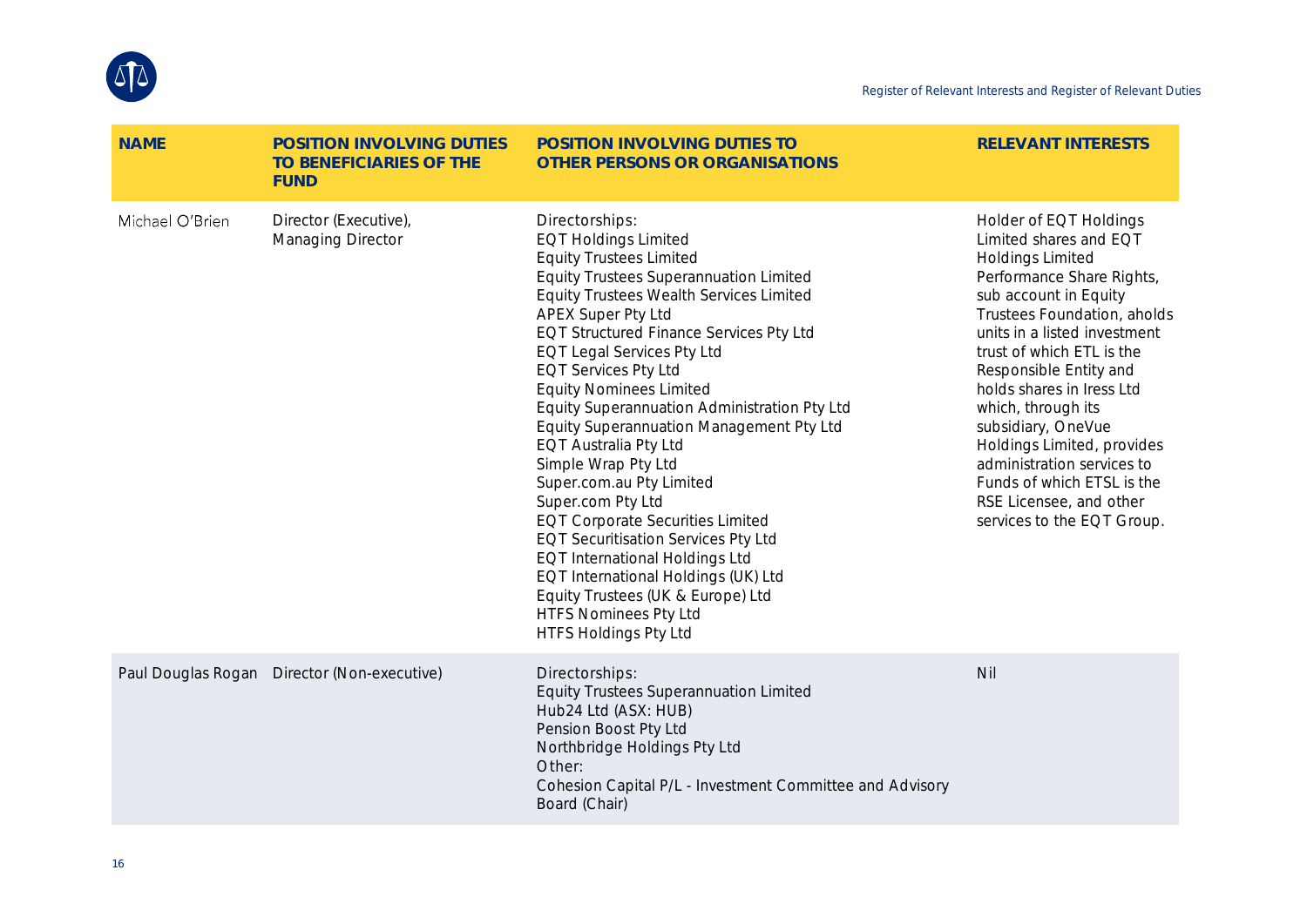

| <b>NAME</b>           | POSITION INVOLVING DUTIES<br>TO BENEFICIARIES OF THE<br><b>FUND</b> | POSITION INVOLVING DUTIES TO<br>OTHER PERSONS OR ORGANISATIONS                                                                                                                                                                                                                                                                                                      | <b>RELEVANT INTERESTS</b> |
|-----------------------|---------------------------------------------------------------------|---------------------------------------------------------------------------------------------------------------------------------------------------------------------------------------------------------------------------------------------------------------------------------------------------------------------------------------------------------------------|---------------------------|
| Ellis Neville Varejes | Director (Non-executive)                                            | Directorships:<br><b>Equity Trustees Superannuation Limited</b><br><b>HTFS Nominees Pty Ltd</b><br>Varecorp Pty Limited<br>Pengana Investment Management Limited<br>Other:<br>Centennial Property Group (consultant)<br>Linear Group (consultant)<br>Cerno Group (consultant)<br>City Developments Limited (CDL Australia Holdings) (part-<br>time General Counsel) | Nil                       |
| George Zielinski      | Director (Non-executive)                                            | Directorships:<br><b>Equity Trustees Superannuation Limited</b><br><b>HTFS Nominees Pty Ltd</b><br>G & BW Zielinski Pty Ltd                                                                                                                                                                                                                                         | <b>Nil</b>                |